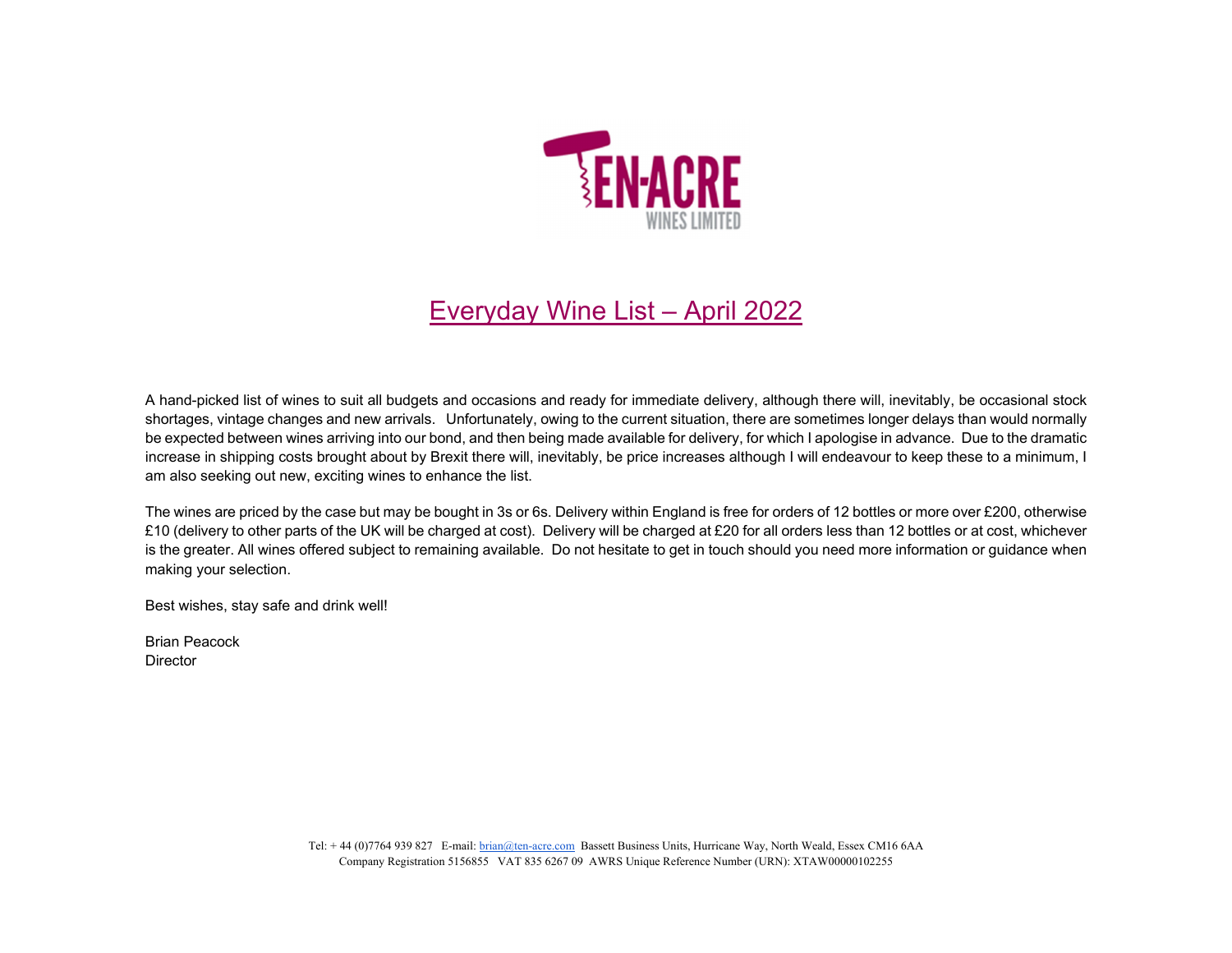| <b>Vintage</b> | <b>Size</b> | <b>Wine</b>                                               | <b>Producer</b>          | <b>Price GBP Per</b><br><b>Bottle</b><br>(75cl,50cl or<br>100cl) inc. Vat. | <b>Case Price</b><br>GBP 12 x 75cl,<br>100cl, 50cl or 6<br>x 150cl |
|----------------|-------------|-----------------------------------------------------------|--------------------------|----------------------------------------------------------------------------|--------------------------------------------------------------------|
|                |             | Argentina - White                                         |                          |                                                                            |                                                                    |
| 2018           | 75cl        | Chardonnay 'Q' (temporarily oos)                          | Zuccardi                 | 17.95                                                                      | 215.40                                                             |
| 2019           | 75cl        | Fosil San Pablo Chardonnay                                | Zuccardi                 | 52.95                                                                      | 635.40                                                             |
| 2020           | 75cl        | Argentina - Red<br>Series A Malbec                        | Zuccardi                 | 14.95                                                                      | 179.40                                                             |
|                |             | Australia, South Australia - White                        |                          |                                                                            |                                                                    |
| 2016           | 75cl        | 'Louis' Eden Valley Semillon                              | Henschke                 | 23.95                                                                      | 287.40                                                             |
| 2019           | 75cl        | 'Julius' Eden Valley Riesling                             | Henschke                 | 29.95                                                                      | 359.40                                                             |
| 2016           | 75cl        | <b>France - Alsace</b><br>Riesling d'Alsace, Charles Baur | France, Alsace           | 18.95                                                                      | 227.40                                                             |
|                |             | France - Champagne and Sparkling Wine                     |                          |                                                                            |                                                                    |
| <b>NV</b>      | 75cl        | Blanc de Blancs, Burgundy                                 | <b>Charles Pelletier</b> | 13.95                                                                      | 167.40                                                             |
| <b>NV</b>      | 75cl        | Blanc de Blancs Grand Cru Extra Brut                      | Legras & Haas            | 45.00                                                                      | 540.00                                                             |
| <b>NV</b>      | 75cl        | <b>Intuition Brut</b>                                     | Legras & Haas            | 35.00                                                                      | 420.00                                                             |
| <b>NV</b>      | 75cl        | Champagne 1er Cru Blanc de Blancs                         | Veuve Fourny             | 37.95                                                                      | 455.40                                                             |
| <b>NV</b>      | 75cl        | Champagne 1er Cru Blanc de Blancs Brut Nature             | Veuve Fourny             | 39.95                                                                      | 479.40                                                             |
| <b>NV</b>      | 75cl        | Champagne 1er Cru Rose                                    | Veuve Fourny             | 41.50                                                                      | 498.00                                                             |
|                |             |                                                           |                          |                                                                            |                                                                    |

## **France - Bordeaux Red**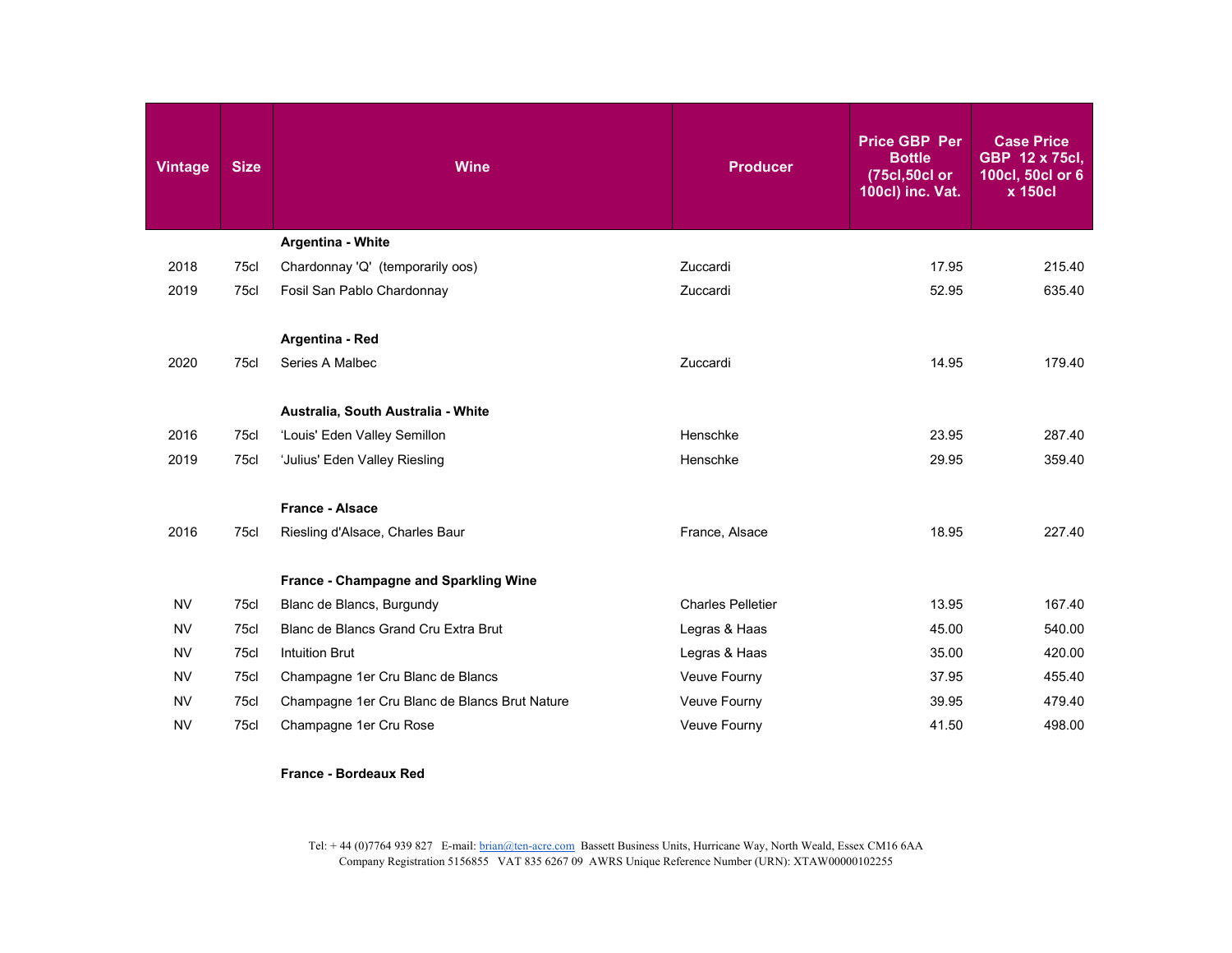| 2020 | 75cl | Le Mal' bio/Sans Sulphite Malbec/Cabernet       | Ch.Beynat, Castillon            | 7.50  | 90.00  |
|------|------|-------------------------------------------------|---------------------------------|-------|--------|
| 2017 | 75cl | Château Bechereau La Vallée, Lalande de Pomerol | Lalande de Pomerol              | 19.95 | 239.40 |
| 2016 | 75cl | Château Fourcas Dupré                           | Listrac-Médoc                   | 21.95 | 263.40 |
| 2016 | 75cl | Château La Tour de By                           | Médoc                           | 23.95 | 287.40 |
|      |      |                                                 |                                 |       |        |
|      |      | <b>France - Chablis</b>                         |                                 |       |        |
| 2019 | 75cl | Chablis                                         | Domaine Besson                  | 21.95 | 263.40 |
| 2018 | 75cl | Chablis (OOS)                                   | Gilles et Nathalie Fèvre        | 18.95 | 227.40 |
| 2020 | 75cl | Chablis Villages (Bio)                          | Jean Collet                     | 25.95 | 311.40 |
| 2019 | 75cl | Chablis 1er Cru Vaillons (Bio)                  | Jean Collet                     | 34.95 | 419.40 |
|      |      |                                                 |                                 |       |        |
|      |      | <b>France - Beaujolais</b>                      |                                 |       |        |
| 2019 | 75cl | Fleurie                                         | Dom. De la Madone               | 16.95 | 203.40 |
| 2019 | 75cl | Morgon                                          | Jean Foillard                   | 24.95 | 299.40 |
|      |      |                                                 |                                 |       |        |
|      |      | France - Burgundy White                         |                                 |       |        |
| 2018 | 75cl | Macon Blanc 'Aux Bois d'Allier'                 | Christophe Cordier              | 17.50 | 210.00 |
| 2020 | 75cl | Santenay 1er Cru Clos de la Gravieres           | Domaine Bachey-Leroy            | 39.95 | 479.40 |
| 2020 | 75cl | Santenay Sous la Roche                          | Domaine Bachey-Leroy            | 32.95 | 395.40 |
| 2020 | 75cl | Macon-Loche Les Longues Terres                  | <b>Domaine Marcel Couturier</b> | 18.95 | 227.40 |
| 2020 | 75cl | <b>Pouilly-Fuisse Clos Scelles</b>              | <b>Domaine Marcel Couturier</b> | 26.95 | 323.40 |
| 2020 | 75cl | Pouilly-Loche Vieilles Vignes                   | Domaine Marcel Couturier        | 24.95 | 299.40 |
| 2020 | 75cl | Saint-Veran Le Vallon                           | Domaine Marcel Couturier        | 21.95 | 263.40 |
| 2017 | 75cl | Bourgogne Blanc Terroir Noble                   | <b>Vincent Girardin</b>         | 18.95 | 227.40 |
|      |      |                                                 |                                 |       |        |
|      |      | France - Burgundy Red                           |                                 |       |        |
| 2019 | 75cl | Maranges Rouge Vieilles Vignes                  | Bachey-Legros                   | 23.95 | 287.40 |
| 2020 | 75cl | Maranges Rouge Vieilles Vignes                  | Bachey-Legros                   | 25.50 | 306.00 |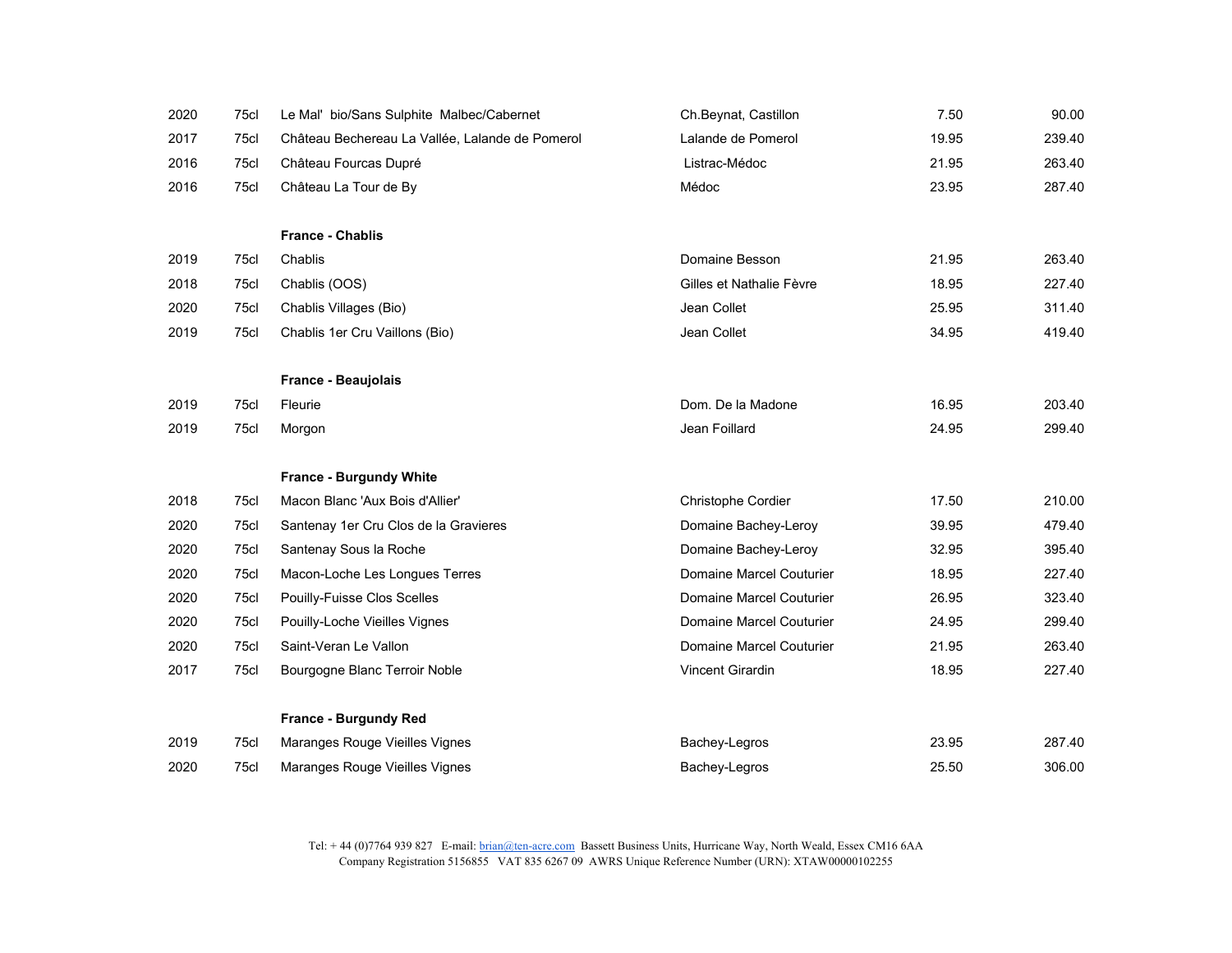| 2018 | 75cl | Chassagne Montrachet Vieilles Vignes   | Dmn. Ferand & Laurent<br>Pillot | 32.95 | 395.40 |
|------|------|----------------------------------------|---------------------------------|-------|--------|
| 2018 | 75cl | <b>Mercurey Villages</b>               | Domaine de Suremain             | 28.95 | 347.40 |
| 2019 | 75cl | Bourgogne Rouge 'Chant de Muses'       | Domaine Gachot-Monot            | 24.95 | 299.40 |
| 2020 | 75cl | Bourgogne Pinot Noir                   | Justin Girardin                 | 21.95 | 263.40 |
|      |      | France - Loire Rosé                    |                                 |       |        |
| 2018 | 75cl | Sancerre Rosé                          | C & F Berthier                  | 19.95 | 239.40 |
| 2019 | 75cl | Sancerre Rosé (OOS)                    | André Dezat                     | 19.95 | 239.40 |
|      |      | <b>France - Loire White</b>            |                                 |       |        |
| 2020 | 75cl | Sancerre Blanc                         | André Dezat                     | 19.95 | 239.40 |
| 2020 | 75cl | Pouilly-Fumé                           | Domaine Thibault                | 18.95 | 227.40 |
| 2018 | 75cl | Coteau du Giennois Terre de Silex      | C & F Berthier                  | 19.95 | 239.40 |
| 2018 | 75cl | Quincy                                 | Chevilly                        | 14.95 | 179.40 |
|      |      | France - Northern Rhône White          |                                 |       |        |
| 2018 | 75cl | Condrieu                               | <b>Martin Clerc</b>             | 39.95 | 479.40 |
|      |      | France - Northern Rhône Red            |                                 |       |        |
|      |      |                                        |                                 |       |        |
| 2005 | 75cl | Côte Rôtie                             | <b>B &amp; D Duclaux</b>        | 39.58 | 475.00 |
| 2007 | 75cl | Côte Rôtie La Germine                  | <b>B &amp; D Duclaux</b>        | 45.00 | 540.00 |
| 2009 | 75cl | Côte Rôtie Maison Rouge                | <b>B &amp; D Duclaux</b>        | 45.00 | 540.00 |
|      |      | France - Southern Rhône White          |                                 |       |        |
| 2018 | 75cl | Côtes du Rhône Blanc Reserve (organic) | Dom. Grand Veneur               | 12.95 | 155.40 |
|      |      | France - Southern Rhône Red            |                                 |       |        |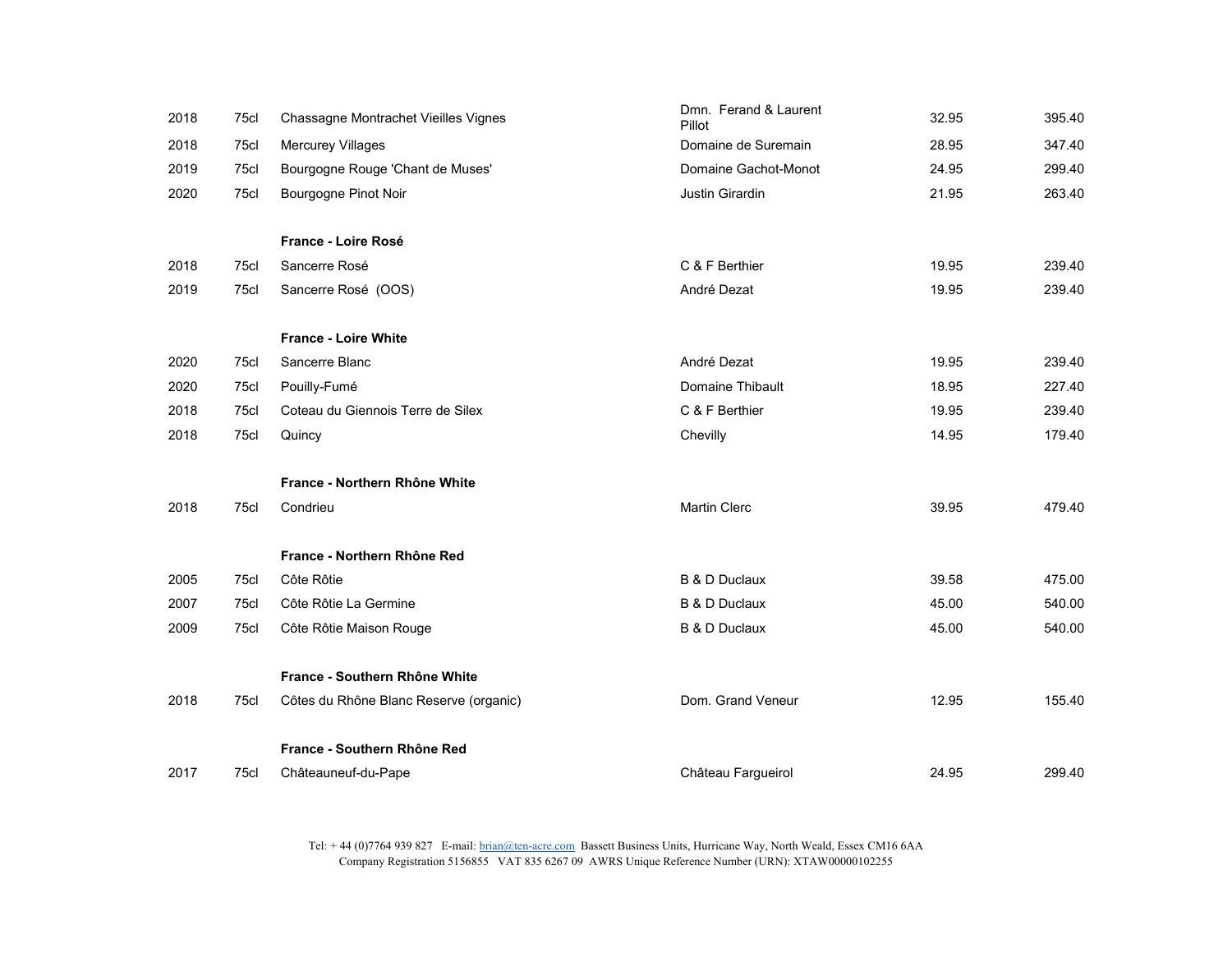| 2018      | 75cl | Gigondas 'les Fouilles'                                 | Dom. Burle                | 21.95 | 263.40 |
|-----------|------|---------------------------------------------------------|---------------------------|-------|--------|
| 2018      | 75cl | Gigondas Pallieroudas                                   | Dom. Burle                | 19.95 | 239.40 |
| 2018      | 75cl | La Ponce CDRV Rasteau Rouge                             | Dom. des Escaravailles    | 19.95 | 239.40 |
| 2018      | 75cl | Côtes du Rhône la Gerbaude (organic)                    | Dom Alary                 | 14.95 | 179.40 |
| 2018      | 75cl | Côtes du Rhône Reserve (organic)                        | Dom Grand Veneur          | 12.95 | 155.40 |
| 2018      | 75cl | Cotes du Rhone 'Plan de Dieu'                           | Domaine Calendal          | 25.50 | 306.00 |
|           |      | France - Languedoc White                                |                           |       |        |
| 2019      | 75cl | Naick Blanc 19 (extremely limited)                      | Domaine de l'Oustal Blanc | 22.95 | 275.40 |
|           |      | France - Languedoc red                                  |                           |       |        |
| 2017      | 75cl | Cuvee K                                                 | Domaine de l'Oustal Blanc | 14.95 | 179.40 |
| 2015      | 75cl | Giocoso                                                 | Domaine de l'Oustal Blanc | 19.95 | 239.40 |
| 2017      | 75cl | Giocoso                                                 | Domaine de l'Oustal Blanc | 19.95 | 239.40 |
|           |      | <b>Germany White</b>                                    |                           |       |        |
| 2018      | 75cl | Socaclos (Mosel, dry)                                   | <b>FIO</b>                | 24.95 | 299.40 |
|           |      | Germany - Red                                           |                           |       |        |
| 2015      | 75cl | Mayschoss Pinot Noir                                    | Josten and Klein          | 31.95 | 383.40 |
| 2016      | 75cl | Schweigen Pinot Noir (limited quantity)                 | Friedrich Becker          | 36.95 | 443.40 |
|           |      | Italy - Prosecco                                        |                           |       |        |
| <b>NV</b> | 75cl | Prosecco di Valdobbiadene DOCG. Col dell'Orso Extra Dry | Agricola Frozza           | 18.95 | 227.40 |
| 2017      | 75cl | Prosecco Tranquillo (*NEW Still wine)                   | Agricola Frozza           | 17.50 | 210.00 |
|           |      | Italy - White                                           |                           |       |        |
| 2019      | 75cl | Meriggio Bianco                                         | Az. Agr. Fontodi          | 23.95 | 287.40 |
| 2019      | 75cl | Nova Domus                                              | Cantina Terlano           | 55.00 | 660.00 |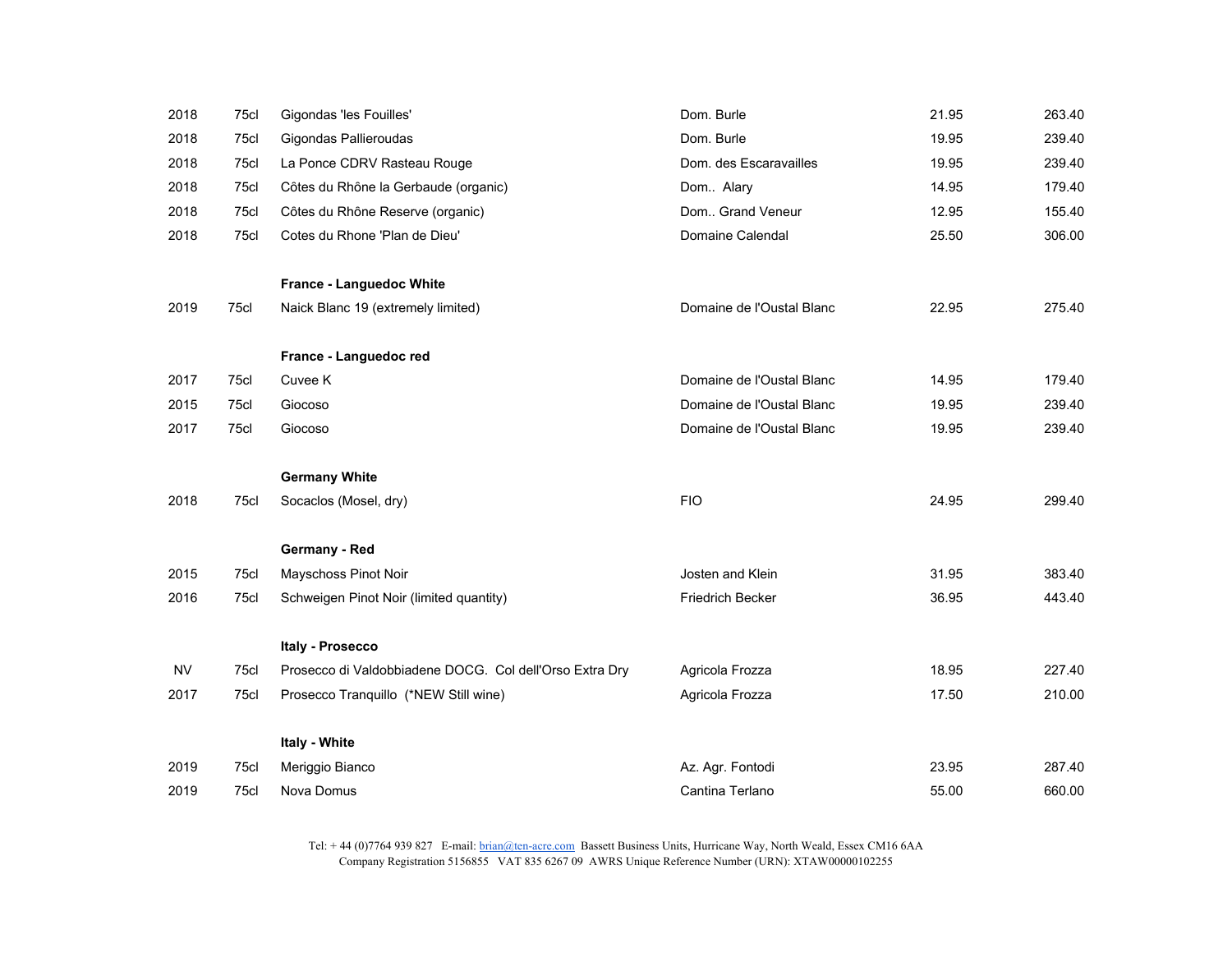| 2019 | 75cl         | Pinot Bianco Classico, Alto-Adige                        | Cantina Terlano           | 17.95          | 215.40           |
|------|--------------|----------------------------------------------------------|---------------------------|----------------|------------------|
| 2019 | 75cl         | Sauvignon Blanc Winkl, Alto-Adige (out of stock, due in) | Cantina Terlano           | 22.95          | 275.40           |
| 2019 | 75cl         | Terlano Classico, Alto-Adige (out of stock, due in)      | Cantina Terlano           | 20.95          | 251.40           |
| 2019 | 75cl         | Gavi di Gavi, Piemonte                                   | Francesco Rinaldi         | 18.95          | 227.40           |
| 2019 | 75cl         | Soave Classico                                           | Pieropan                  | 16.95          | 203.40           |
|      |              | <b>Italy Rosato</b>                                      |                           |                |                  |
| 2020 | 75cl         | Rosato di Toscano                                        | Rocca di Montegrossi      | 18.95          | 227.40           |
|      |              |                                                          |                           |                |                  |
|      |              | Italy - Olive Oil                                        |                           |                |                  |
| 2020 | 50CL         | Olio Extravirgine di Oliva                               | Rocca di Montegrossi      | 18.95          | 227.40           |
|      |              | Italy - Red                                              |                           |                |                  |
| 2016 | 75cl         | <b>Barbaresco</b>                                        | Produttori del Barbaresco | 38.95          | 467.40           |
| 2019 | 75cl         | Langhe Nebbiolo                                          | Produttori del Barbaresco | 24.95          | 299.40           |
|      |              | Carema Classico Riserva                                  |                           |                |                  |
| 2016 | 75cl<br>75cl | Chianti Classico                                         | Produttori del Carema     | 31.00<br>21.95 | 372.00<br>263.40 |
| 2018 |              |                                                          | Rocca di Montegrossi      |                |                  |
| 2019 | 75cl         | Chianti Classico                                         | Rocca di Montegrossi      | 21.95          | 263.40           |
| 2015 | 75cl         | Schioppettino                                            | Ronchi di Cialla          | 38.95          | 467.40           |
| 2019 | 75cl         | Rosso di Montalcino (oos)                                | Tenuta Caparzo            | 16.95          | 203.40           |
| 2019 | 75cl         | Sangiovese IGT (Temp. Out of Stock)                      | Tenuta Caparzo            | 11.95          | 143.40           |
|      |              | <b>New Zealand Red</b>                                   |                           |                |                  |
| 2017 | 75cl         | Hunting Hill Pinot Noir, Auckland                        | Kumeu River               | 24.95          | 299.40           |
| 2016 | 75cl         | Marlborough Pinot Noir                                   | <b>Isabel Estate</b>      | 24.95          | 299.40           |
|      |              | <b>New Zealand White</b>                                 |                           |                |                  |
| 2020 | 75cl         | Marlborough Sauvignon Blanc                              | <b>Isabel Estate</b>      | 17.95          | 215.40           |
| 2019 | 75cl         | Marlborough Sauvignon Blanc                              | <b>Stanley Estate</b>     | 16.95          | 203.40           |
|      |              |                                                          |                           |                |                  |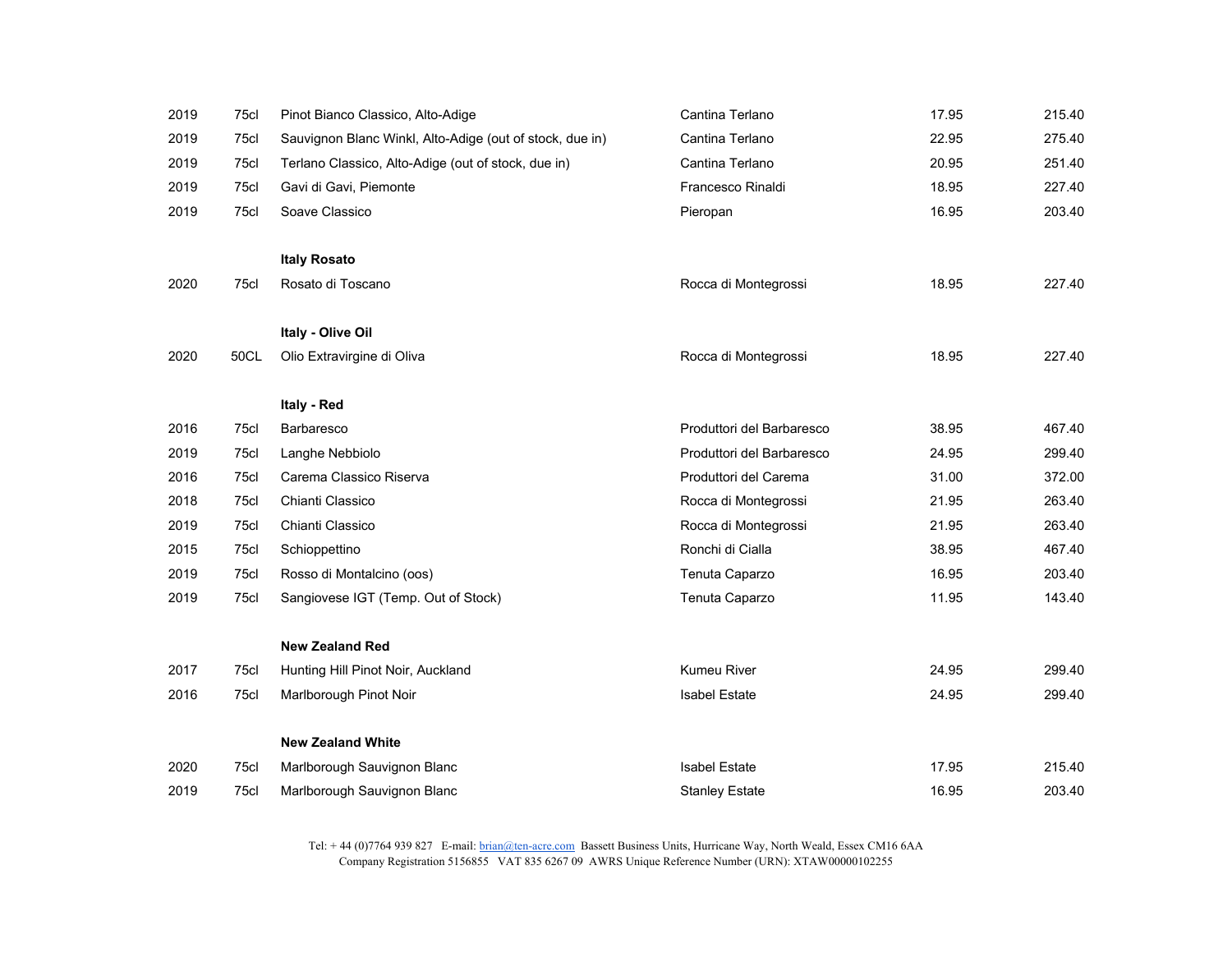| 2019      | 75cl | Village Chardonnay                       | <b>Kumeu River</b>      | 13.95 | 167.40 |
|-----------|------|------------------------------------------|-------------------------|-------|--------|
| 2018      | 75cl | Estate Chardonnay                        | <b>Kumeu River</b>      | 22.95 | 275.40 |
|           |      |                                          |                         |       |        |
|           |      | <b>Portugal White</b>                    |                         |       |        |
| 2019      | 75cl | Feitoria Branco, Douro                   | Lavradores de Feitoria  | 11.95 | 143.40 |
| 2019      | 75cl | Beyra Branco                             | Rui Madeira             | 12.95 | 155.40 |
|           |      | Portugal - Red                           |                         |       |        |
| 2018      | 75cl | Bastardo, Douro                          | Conceito Vinhos         | 28.50 | 342.00 |
| 2018      | 75cl | Redoma Tinto                             | Niepoort                | 38.95 | 467.40 |
| 2017      | 75cl | <b>Bioma Tinto</b>                       | Niepoort                | 24.95 | 299.40 |
| 2018      | 75cl | Beyra Reserva Tinto                      | Rui Madeira             | 16.95 | 203.40 |
|           |      | <b>Portugal - Fortified</b>              |                         |       |        |
| <b>NV</b> | 50cl | The Atlantic Rainwater 50cl, Madeira     | Barbeito                | 18.95 | 227.40 |
| <b>NV</b> | 75cl | <b>DUM Ruby Port</b>                     | Niepoort                | 16.95 | 203.40 |
|           |      | <b>South Africa - White</b>              |                         |       |        |
| 2018      | 75cl | Five Soldiers Chardonnay                 | Rustenberg              | 32.95 | 395.40 |
| 2019      | 75cl | Stellenbosch Chardonnay (oos)            | Rustenberg              | 14.95 | 179.40 |
| 2019      | 75cl | Pecan Stream Sauvignon Blanc             | <b>Waterford Estate</b> | 12.95 | 155.40 |
|           |      | South Africa - Red                       |                         |       |        |
| 2018      | 75cl | John X Merriman                          | Rustenberg              | 14.95 | 179.40 |
| 2017      | 75cl | Peter Barlow Cabernet (Out of stock)     | Rustenberg              | 29.95 | 359.40 |
|           |      | Spain - White                            |                         |       |        |
| 2019      | 75cl | Gundian Albarino, Galicia OOS            | Adega Valdes            | 14.95 | 179.40 |
| 2019      | 75cl | Nino Mamanda Barrel Fermented Chardonnay | Esteban Martin          | 13.95 | 167.40 |